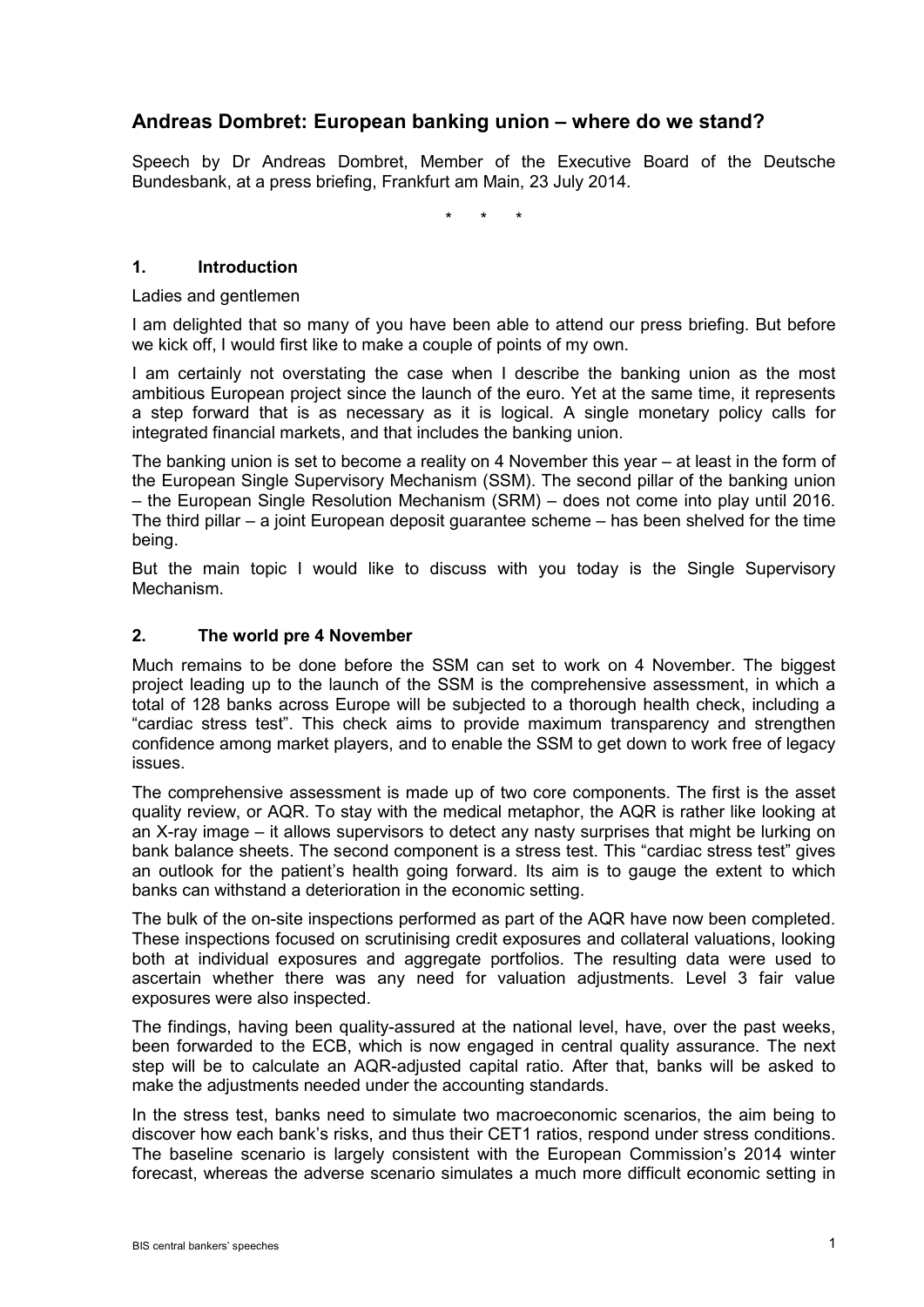which the euro area experiences a recession, with GDP shrinking by 0.7% in 2014 and by 1.4% in 2015, followed by zero growth in 2016. This simulated economic slump is accompanied by rising unemployment and falling prices in the financial and real estate markets. At the same time, the scenario simulates an increase in general interest rate levels as well as renewed divergence in European sovereign bond spreads.

The final step of the comprehensive assessment is "joining up" the AQR findings with the outcome of the stress test. Generally speaking, we should work from the bottom up wherever possible – in other words, on the basis of the specific data provided by the banks. Generalised assumptions should be made as little as possible. But the tight time schedule naturally means that some trade-offs will need to be made. Publication of the final outcome of the comprehensive assessment is scheduled for the second half of October.

As I see it, clear communication is crucial for the success of the comprehensive assessment. The process needs to be as transparent as possible, and banks should be involved at the earliest possible stage, ad hoc reporting requirements permitting. In any case, supervisors constantly interact with the banks throughout the comprehensive assessment, from the clarification of issues during the credit file reviews through to the supervisory dialogue, which is when representatives from the ECB and the national competent authorities discuss partial and preliminary findings before the final results are disclosed.

There is one point I would like to make quite clear. These inspections are being conducted in an even-handed and open-minded manner. At the current juncture, it is simply impossible to say with any certainty how the results will turn out. That's why I find it downright illconsidered for third parties to suggest that they know the outcome. Bearing this in mind, I trust you will appreciate that the Bundesbank will refrain from making any further public statements on the comprehensive assessment as from mid-September.

If the AQR or the stress test reveal any capital shortfalls, it will be up to the banks to cover them as quickly as they can, first and foremost by approaching their stakeholders for additional funding. No later than two weeks after publication of the results, institutions will be required to submit capital plans in which they explain in detail how they intend to cover any capital shortfall.

However, let us not forget one thing. The comprehensive assessment is based on balance sheet data as at 31 December 2013. When considering the published results, it is therefore important to pay particular attention to the column listing the capital measures taken in 2014. We expressly welcome the fact that several banks have strengthened their capital base in recent months. This helps make the banking system more stable.

If there are not enough private funds to fill any capital shortfalls identified, the state in question will be obliged to provide a "backstop". As a last resort, the government is to recapitalise banks, issue guarantees or take on risks. However, this government support is subject to strict conditions. The bank must be solvent, and the support must not offset any accrued losses. Moreover, government assistance may be granted only if it serves to avert disruption to the real economy or dangers to financial stability.

The comprehensive assessment is a major organisational undertaking for all involved, and one which must, furthermore, be implemented under massive time pressure. At its peak, more than 1,700 auditors and 230 Bundesbank and BaFin supervisors were involved in Germany alone. Moreover, my experience in the Bundesbank is that, ultimately, far more colleagues are, of course, involved in the comprehensive assessment than just those officially assigned to the project. Some are helping out temporarily or indirectly, while others have had to take on tasks originally performed by staff now directly involved with the comprehensive assessment.

For banks, too, taking part in the assessment involves a lot of work. And yet, the comprehensive assessment is decisive if the Single Supervisory Mechanism is to get off to a good start.